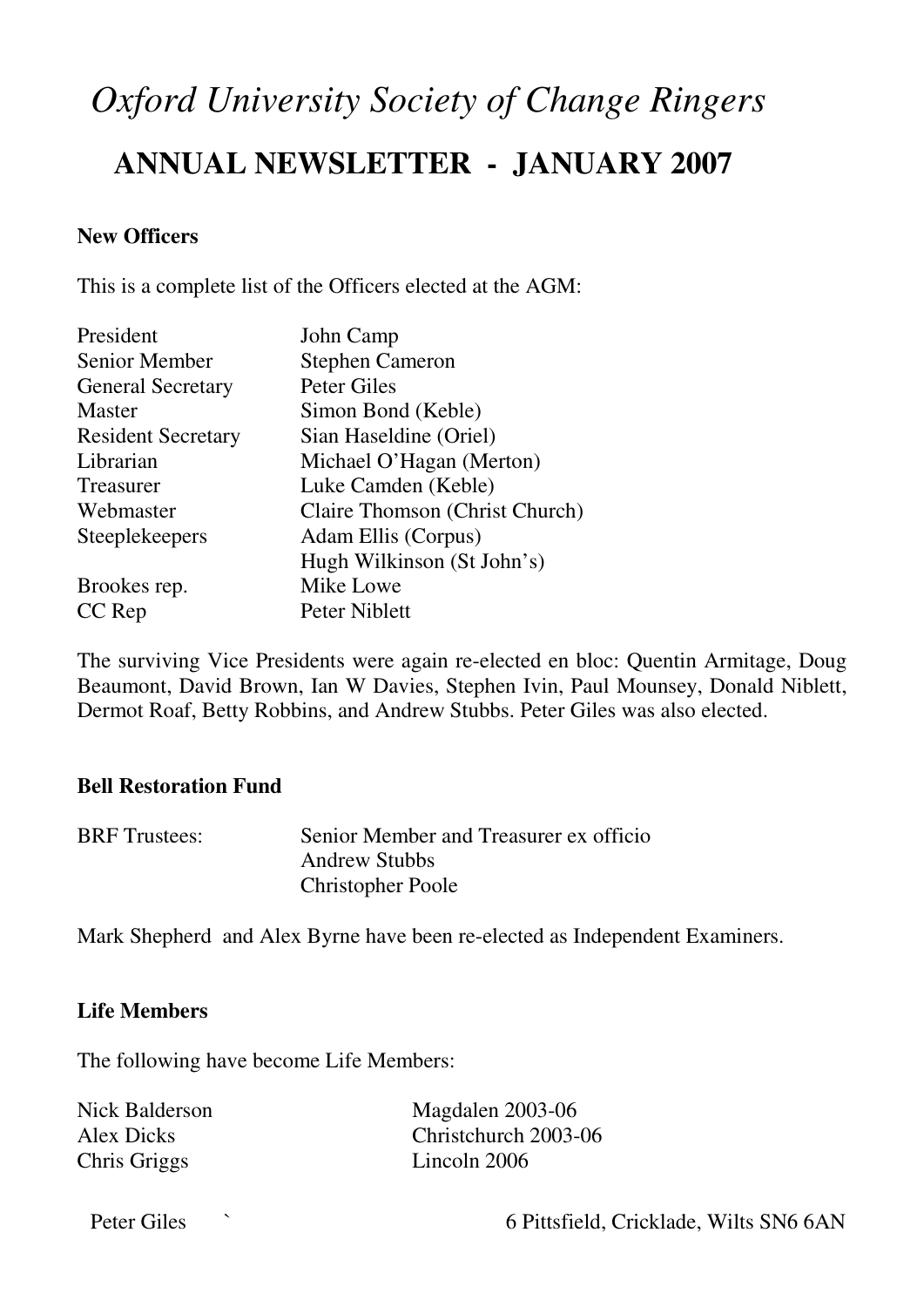## **St Cross**

As of Nov  $28<sup>th</sup>$ , 2006 the appeal has raised approximately £1130, including a donation of £250 from the Oxford Society.

If you would like to donate, please make cheques payable to "OUSCR BRF". A Gift Aid declaration is available from the General Secretary. If you pay income tax, please print this out and fill it in.

Please send your cheque and Gift Aid declaration to Simon Bond, Keble College, Oxford OX1 3PG.

# **Senior Member**

At the TGM in Hilary 2006, Dr. Stephen Cameron was elected Senior Member. Stephen is Reader in Computing Science and a Fellow of Keble College He lives in Charlton-on-Otmoor, where he is making progress with Grandsire Doubles. He is the tutor of the current Master, Simon Bond.

An unexpected link exists, in that Stephen was an undergraduate at Exeter College, where his tutor was Dermot Roaf. You can find out more about Stephen from his website, http://web.comlab.ox.ac.uk/oucl/work/stephen.cameron/

## **2007 Annual Dinner**

This year's Dinner will again be at Harris Manchester College, on Saturday 3rd February at 7.00 for 7.30 p.m. The principal guest will be the Dean of Christ Church.

The menu will be: Broccoli & Stilton Soup, Breast of Duck with an Aromatic Sherry & Ginger Sauce, Apple & Blackberry Crumble with Custard, Cheese Board and Coffee and Mints.

The vegetarian option is Gateaux of Roast Mediterranean Vegetables with Olive & Herb Dressing.

Friday night's pub remains to be announced, and Sunday coffee is yet to be decided, but is likely to be Christ Church again.

Tickets are £48.00, available from Simon Bond, Keble College, Oxford OX1 3PG. The closing date is January is Jan  $20<sup>th</sup>$ . Please send an SAE and a cheque payable to 'OUSCR Dinner Committee', and state any seating plan preferences and dietary requirements.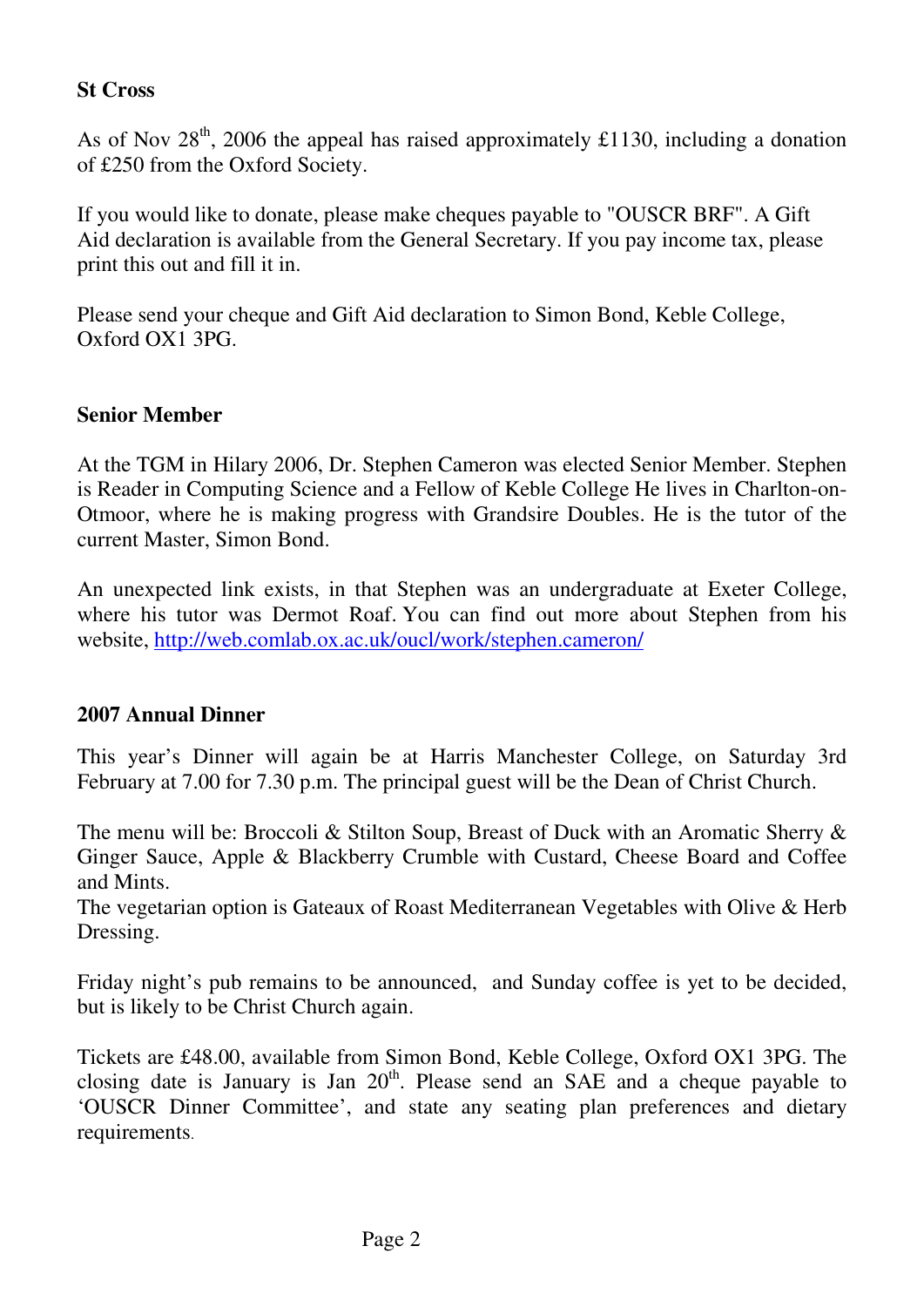#### **Newsletter Account**

There remains enough in the funds for four or five years' more letters. If you wish to contribute to its survival, please make your cheque payable to `Mr P Giles`. I thank Joan Gray, Ruth How and Stella Strawbridge for their donations this year.

#### **Meeting Dates in 2007**

The Society's business meetings are held on Mondays, and customarily take place in Exeter College Please confirm the venue in advance. TGM dates - the first Monday in term. Jan 15th, April 23rd and Oct  $8<sup>th</sup>$ . AGM date - Monday, Nov 26th.

## **Society Ties**

We still have six left. Assiduous readers will calculate this year's sales as zero. They are still a mere £3.00 each, available from the General Secretary.

#### **The Society's History**

Every year now I say we still need to sell about 30 more to break even. After 2006's business, I should amend that to 'about 29'. Please send your cheque for £30.00 per copy (incl. postage and package), made out to 'OUSCR History', to the general secretary.

## **The Annual Tour**

The 2007 tour will be based somewhere in South Devon, organised by Lester Yeo, who is now looking for a base which meets all the requirements. We plan to visit some of the recently augmented towers in the county (eg the new twelves at Crediton and Withycombe Raleigh, the new tens at St Mark's, Exeter and Axminster, possibly; Sidmouth and Thorverton have also become tens since the last tour in South Devon); in general we will avoid towers without a nearby pub, although Mary Mack's small bells may be available as an additional amusement or challenge. We will publish further details on the OUS list, but Lester may be contacted at the dinner, by email at lester.yeo@btinternet.com , at home at Chapel House, Sandford, Crediton EX17 4LZ or by phone on 01363 755989.

Updated details of towers etc will be posted to the main website and the bulletin list.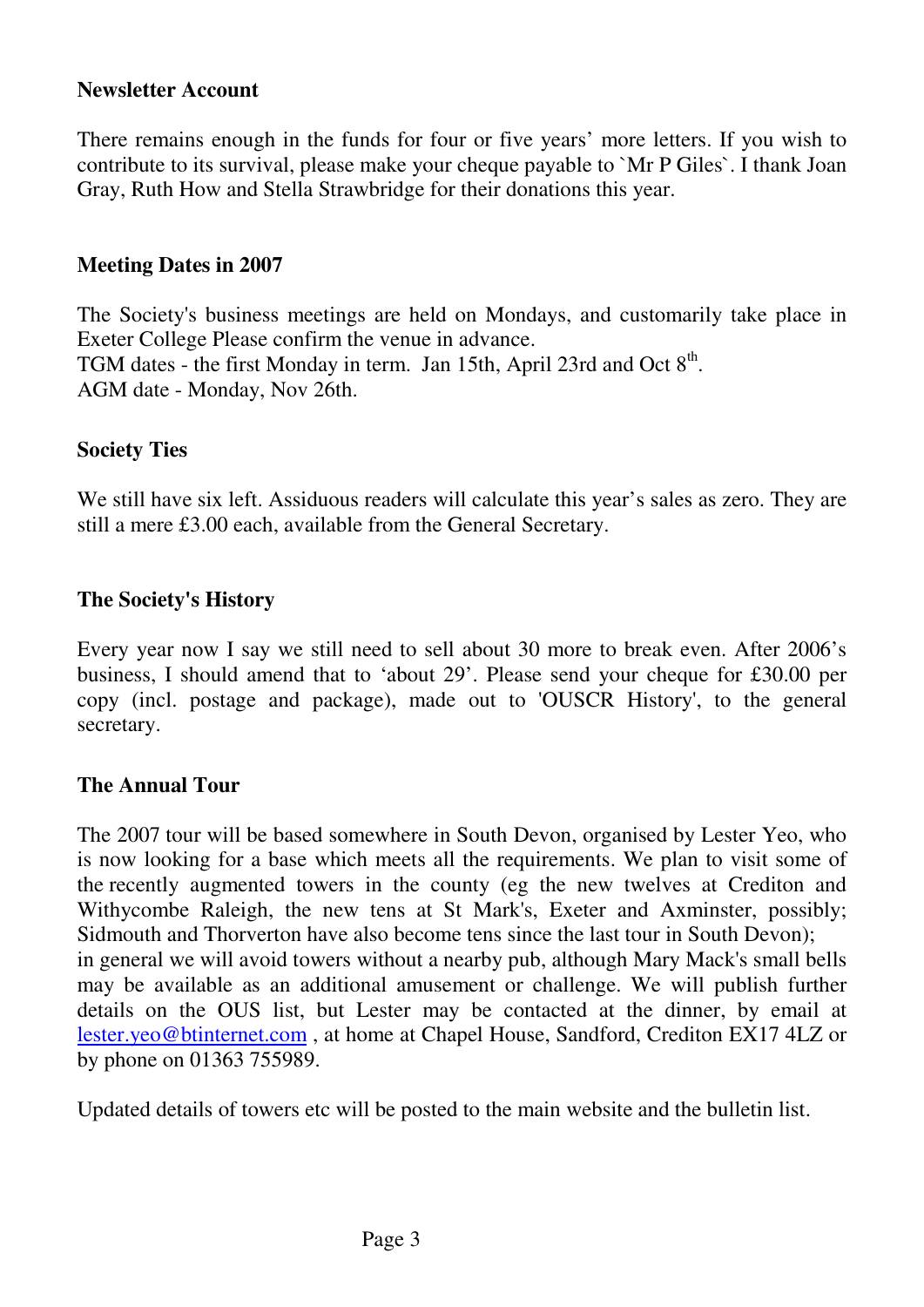# **Address List**

The General Secretary maintains the Society's address list, of nearly 330 members. Over half are now on email. If you would like a copy of the list, either electronically or on paper, please ask.

Email addresses are held on the website and by the secretary, but the master list is maintained by John Camp for use on the bulletin board.

26 members are currently lost. Margaret Malpas has kindly circulated the colleges and persuaded most of them to forward letters or emails. This has helped us find several lost members, but if you can help us trace any of the following, we would be grateful:

Catherine Bannister, Robert Bruce, Mike Capocci, Rosemary Clark, Frances E Collins, Paul Crane, Peter Gray, Andre Gren, Judith Harvey, Sally Hawksworth, Anne Lambert, Andrew J Loveland, Jeremy McCabe, James Milford, Melanie Milan, JD Mozley, David Newman, Simon Plackett, Richard Wilson, Nigel Sheppard, Richard Tapper, Steve Thompson, Sonia Tucker, C Turnbull, AJ Vincent and Jonathan Wilson.

We now face the annoying position of members going onto email then changing their email addresses without telling us. Please don't be one of them!

# **OUS Peals**

Fifteen peals have been rung this year: 2 of London (no 3) S Royal, Bristol and 8 spliced S Major, and one each of Bristol,Cambridge and Yorkshire Royal, Superlative and Pudsey Major, and Stedman Triples, 7 Minor and Double Norwich CBM in hand. It was especially good to see an undergraduate-only peal of Bob Major on Dinner Day.

Congratulations to Lester Yeo and Ruth Blackwell on ringing their  $1000<sup>th</sup>$  peals this year.

## **The OUS Online**

The OUS now has not only a website http://www.users.ox.ac.uk/~ouscr but an online peals database http://www.ouscr.org.uk/peals/ ,a badgers' area http://myweb.tiscali.co.uk/ousgensec/ and a bulletin board. Please join this by contacting ouscr-admin@bellringers.net. and help the Society by cutting down the number of paper newsletters.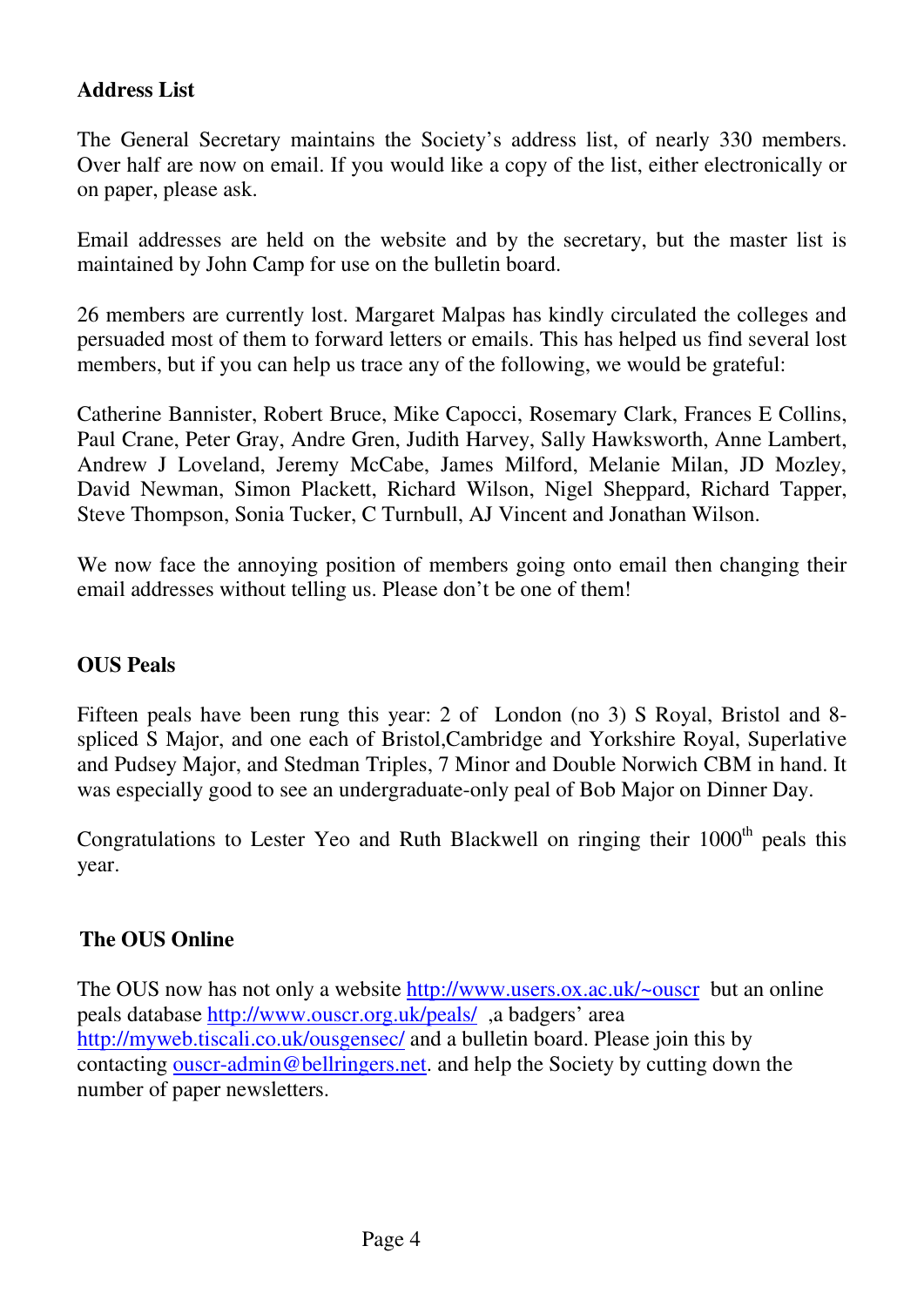Badger's World holds all the content of the Newsletters for the last twelve years, and lists of Masters, dinners, tours etc. If you have anything you would like to be added, or ideas for extra sections, please let me know.

# **Residents' Review**

*James Marchbank, the immediate past Master,writes:* 

2006 has been another good year for the OUS. Attendance has generally been good, despite the usual problems caused by exams in Trinity Term, and thanks to a large intake of keen freshers, we have had over 20 people at every Tuesday practice during Michaelmas term! Sunday service ringing has also been well attended, with enough people to ring on ten almost every Sunday throughout the year, the good practice attendance enabling us to focus on ten bell ringing more, and to increase our surprise royal repertoire to include London and Bristol Royal on some occasions.

Quarter peals have been attempted every Tuesday and on alternate Mondays, before the Mary Mag and St Thos Practices respectively Sunday ringing has carried on as usual, a Quarter Peal attempt at St Thos, followed by ringing at Mary Mag in the morning each week, with St Ebbe's morning ringing alternating each week with SMV and New College evensong ringing. We also ring for the service at St Cross on the first Sunday of the month, and have been practicing there on a Wednesday.

 We scored 47 Quarters during the year, including 14 ten bell Quarters (which includes six different surprise royal methods), three handbell quarters, and a whole range of firsts. Those of particular note include a quarter of London at SMV, and a quarter of Grandsire Caters at New College, which was rung half-muffled in memory of John Spice.

Regular peal attempts have continued during term time, with attempts at St Thos on alternate Mondays, and at least one attempt a term at Mary Mag. This year, there have been 15 OUS peals and 5 STS peals rung, the OUS peals including a peal of Plain Bob Major by an OUS undergraduate band, a peal of Cambridge Royal rung in memory of John Spice (both at Mary Mag), and a peal at Charlton-on-Otmoor to mark the  $50<sup>th</sup>$ anniversary of the first peal on the bells. Many thanks to the badgers, without whom these peal attempts would not have been possible.

Our termly twelve bell practices have all been at Reading this year, and with a bit of help from the OS and non-resident OUS, we have been able to ring everything from call changes on twelve to surprise maximus at every practice.

Although there wasn't much handbell ringing at the start of the year, interest has picked up during the year, and a few quarter peals had been rung in hand by the end of the year, including Simon's first in hand.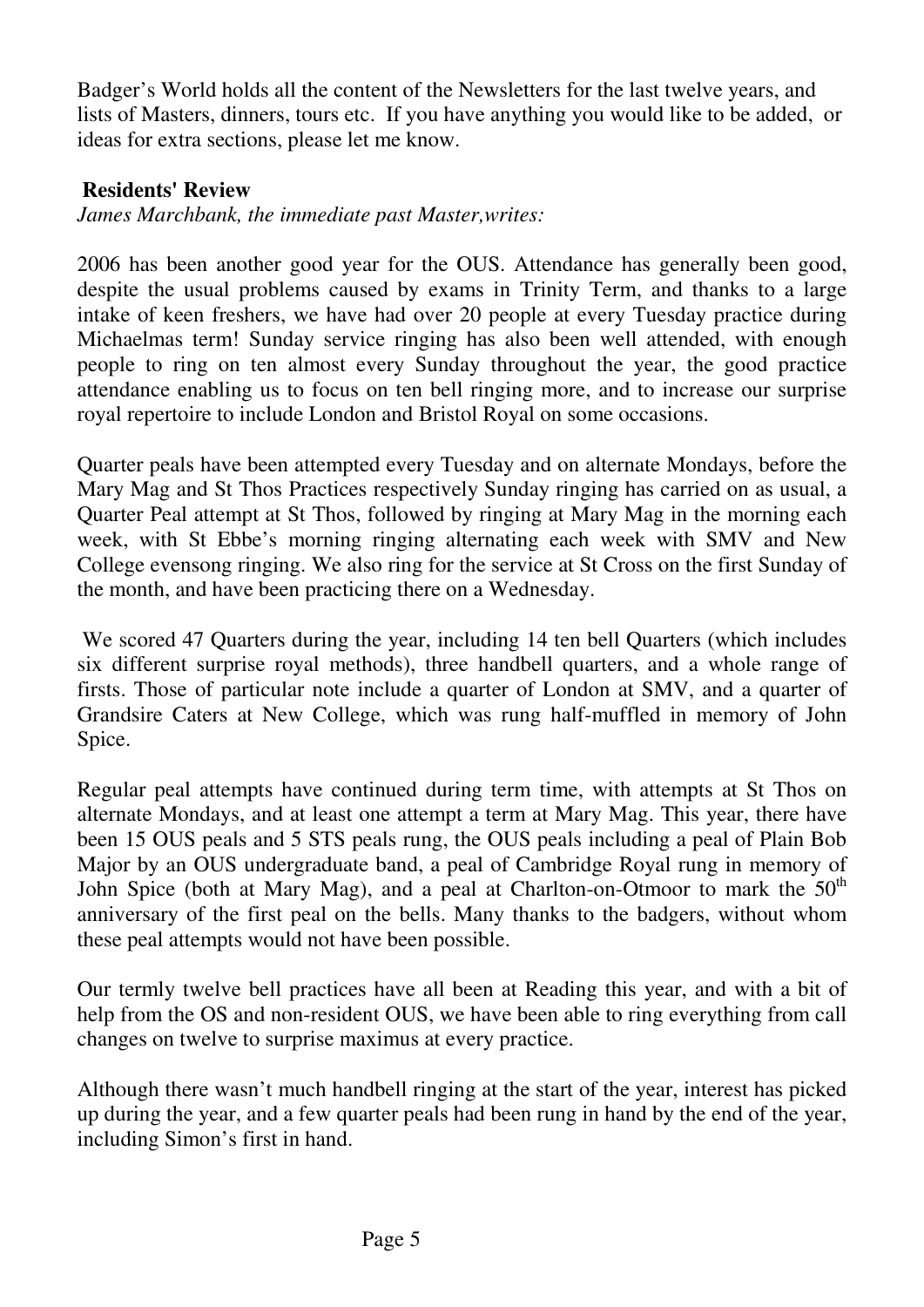This year's calendar has been fairly full as usual, in particular with the annual dinner in February, the joint outing with the CUG, which took us to Bedford this year, the annual tour, this year around Cheshire, May Day morning ringing at SMV, the summer outing to the Milton Keynes area, the Freshers' Outing to the Abingdon area, including ringing on the brand new ring of ten, and the SUA, which was held in Cambridge this year, where we won the 8 bell competition.

Relations with the other university societies have remained good, with a number of the OUS attending the SUA (even enough to enter a legitimate 8 bell band this year!), and a contingent present at the CUG and UL dinners. The social side of the OUS has continued to thrive, with a high ratio of post practice pub attendance to practice attendance, with the now traditional cheese and wine parties at the end of each term, and with the pancake party after the practice on Shrove Tuesday continuing to be a popular change to a night in the pub.

I would like to thank the committee for all their hard work over the last year, and the residents for their continued support and enthusiasm for OUS ringing. I wish Simon and his committee all the best for the coming year, and I hope the OUS continues to improve in the coming year.

# **Members' News**

**Margaret Moote** (nee Tutt, LMH 1942) died on March 25th 2005 in Connecticut.

**Maureen Persson** (nee Astbury, Somerville 1942) died on Feb 9<sup>th</sup> 2006 at Sundsvall in Sweden.

**John Lonsbrough** has move to Sussex, and is settling in well and busy ringing.

**Stella Strawbridge** writes: John Spice taught the three of us (including Margaret Tutt and Maureen Astbury) first year chemistry undergraduates to handle a bell in New College tower, with the clappers lashed while the wartime ban remained, nd introduced us to handbells. Margaret learned fast, quickly acquiring ropesight, and was soon ringing peals. Maureen and I persevered with more modest progress, enjoyed practices in remote Oxford towers and rang for services fairly regularly at St Ebbe's. There was a memorable Yorskhire tour based at Leeds, where Maureen lived, where we were able to ring at York Minster. The three of us appear together in the OUS photographof TT 45 on page 104 of the History, and kept in touch over the years. Now, aged 82, I miss these friends, and the ringing. My husband David and I were regular ringers at nearby Symondsbury village for the last fifteen years, but old age and declining health has dwindled the numbers from six to only four, and this winter we decided that we too should stop, before we became unreliable!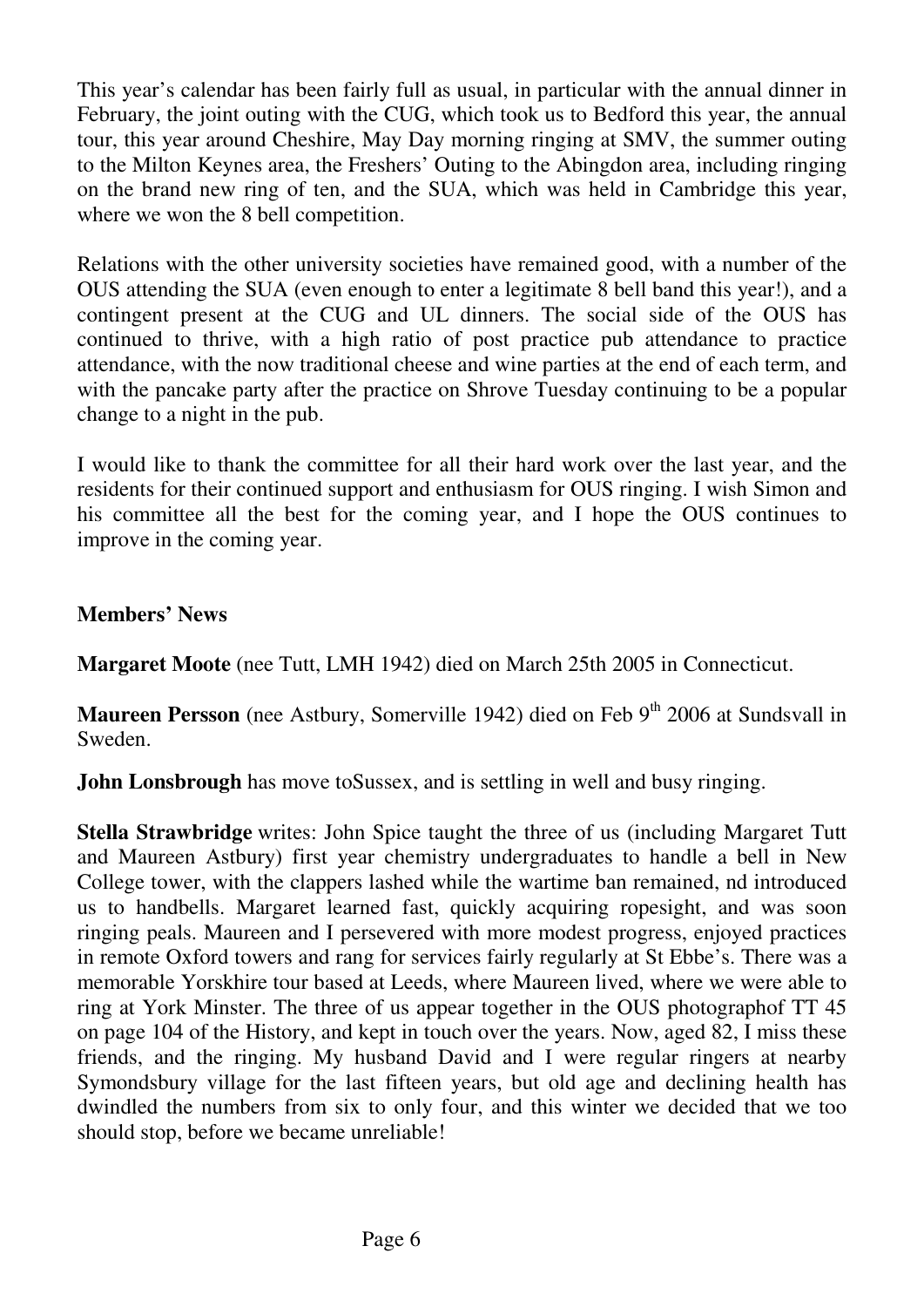# **Ewart H Edge**

Ewart Edge died on April  $19<sup>th</sup>$  2006. He was at Teddy Hall in 1944, and 1948-51, and married to Julia, nee Preston, also of the OUS.

## *Michael Orme writes:*

Ewart was good company after a practice night with a wealth of information on many varied subjects, he was a keen tower grabber and an extremely gifted water colour artist. Ewart will be remembered especially at Christmas time by members of the local band who were fortunate enough to receive hand painted local scene individual christmas cards; during his retirement years he held a number of exhibitions and gave classes locally on the subject.

## *From JG Burton's notice in the RW issue 4965:*

Ewart was born on Feb  $9<sup>th</sup>$  1926 and grew up in Wolstanton, North Staffordshire, where his father was the headmaster of a local church school. He attended Wolstanton Grammar before leaving for Oxford University, though after a year he joined the RAF, completing his basic flying training just as the war ended. In 1948 he returned to Teddy Hall to complete his degree: his attendance at universities in Cologne and Poitiers fostered his love of Northern European culture, particularly German, but it was at Oxford that Ewart learned to ring, probably at St Thomas's.

Ewart met Julia, a fellow linguist who was to become his wife, on an OUS tour of Suffolk. They married in 1957 and soon moved from Wolstanton to Scholar Green, Cheshire, though he continued to ring at St Mary's Wolstanton until approximately 1989. Thereafter he rang at Astbury for a short while until joining the Congleton band, whose companionship he continued to enjoy in the pub after practice long after arthritis in his hands obliged him to stop ringing regularly.

Ewart contributed much to the North Staffs Association: he was secretary between 1953 and 1959 and CC rep from 1960 to 1965, and wrote a history of the Association for its centenary in 1982. He rang 52 peals in a wide range of methods for them, but also for the Chesire Guild and the Universities Association, of which he was a member for many years, holding several offices and organising many of the summer ringing weeks.

Ewart and Julia's great love, however, was for tower grabbing, and in the early years he was not beyond turning his collar round, pretending to be a man of the cloth and knocking on the vicarage door to ask if we could have a ring! He loved to tell the story of one tour when a stranger who wanted to look at the ringing was welcomed into the belfry – the gentleman turned out to be John Betjeman. He rang in about 4800 towers, and the total would have been higher but for his intense dislike of ladders.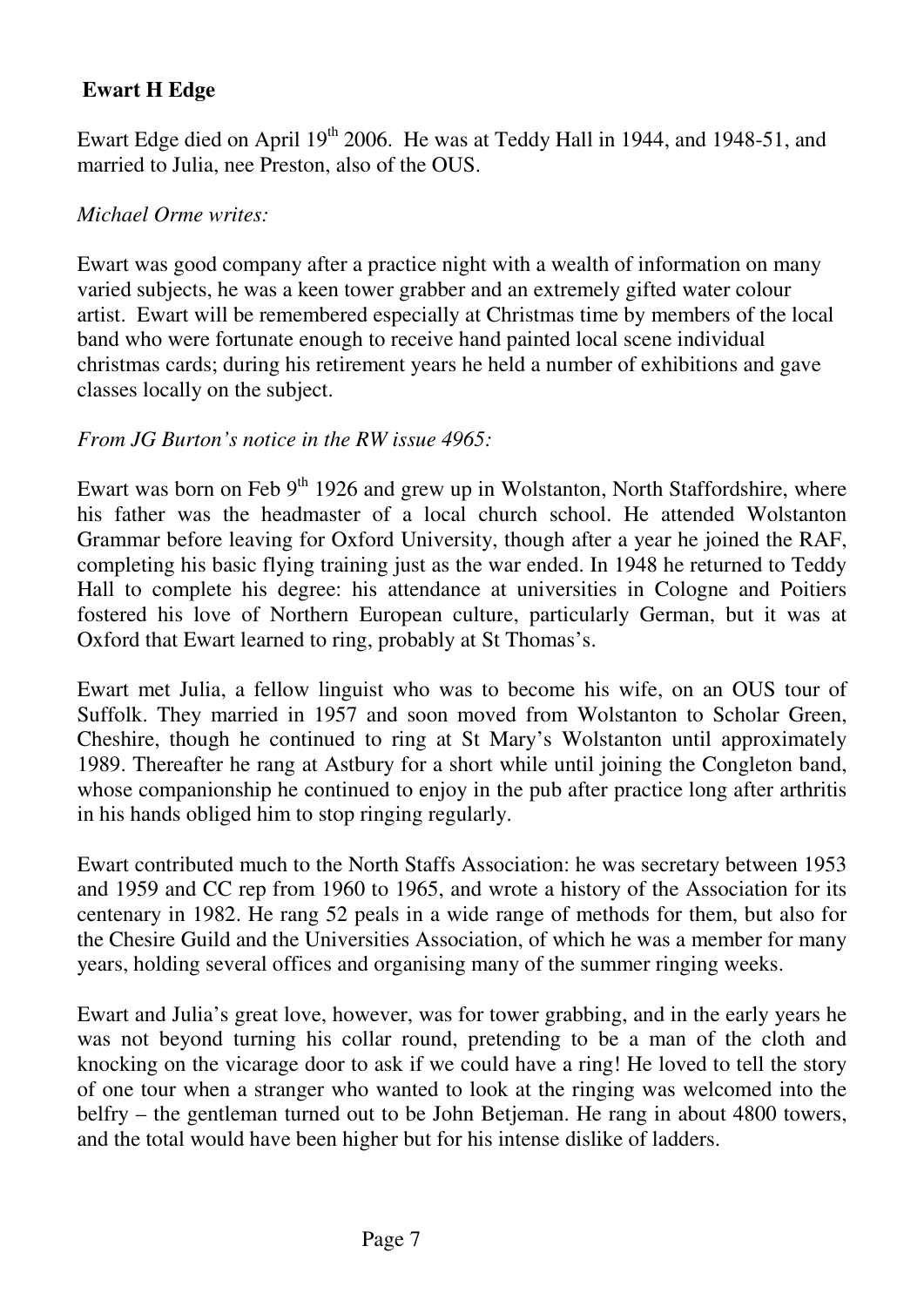Ewart was a man of the old school: good manners mattered to him both in the belfry and elsewhere. His food also mattered to him, and his tours were noted for their approprately lengthy lunch breaks. His interests were eclectic, and I particular he was an accomplished artist and an expert on local and medieval history, Charles Rennie Mackintosh and ceramics. He played bridge, collected stamps and at the time of his death was teaching art, calligrahpy and German.

He spent his working life in the pottery industry, and latterly was export sales manager for Wedgwoods. Whilst in his forties he had a serious heart attack, and subsequent health problems led people to believe he would die before Julia. It was therefore a great shock when three years ago his beloved Julia became ill and after a protracted illness during which he nursed her devotedly died, leaving him bereft. However, he picked himself up and with great courage and determination began to enjoy life again.

'Five minute visits' always lasted much longer. He would invariably be found surrounded by books, half-finished watercolours or his pen and ink drawings, some of his hundreds of photographic slides and copious pages of notes for his next project.

He was a modest and unassuming gentleman of deep faith and integrity. May he rest in peace. Î

# **Jean Littler.**

## *Judith Pelham writes:*

The older generation may remember Jean Littler (nee Herbert) who died suddenly on  $31<sup>st</sup>$  Oct.

She rang with her husband John during their fourth year at Oxford (1957-8). They rang at the university towers and at Wolvercote and knew Dermot Roaf. Unfortunately when they got to Bristol their local church had no bells, which together with a young family severely restricted their ringing. They did introduce their five children to the art and encouraged them to ring. Jean put most of her considerable energy into the Guide Association and the Mothers Union.

A quarter peal was rung at Wimbledon, London SW19, where her daughter Judith is Tower Captain. 12 Nov 06, 1273 Grandsire Triples (Half-muffled).

# **Catherine Gallop**

Died on May  $4<sup>th</sup>$  2006. We have no further details.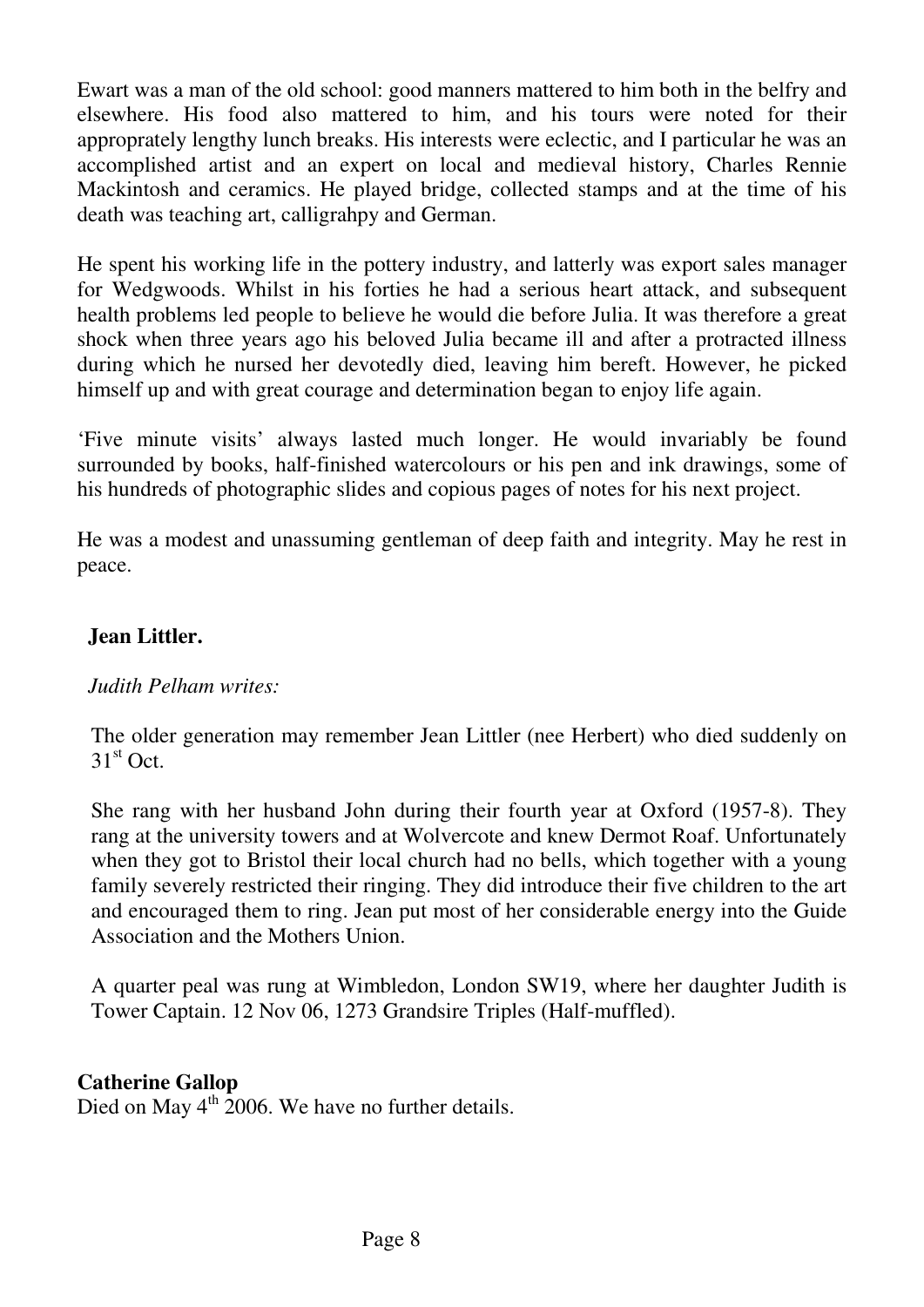#### **Roderick Alan Fitzjohn Macmillan (d. 2006)**

*From the RW October 20th 2006, and Robert Perry:*

 A Wykehamist, John was educated at New College, where he read Law after doing his National Service. After Oxford he followed family tradition by taking up the mantle of a Lloyds underwriter in the City of London. His outstanding ability as an oarsman with Thames Rowing Club led for selection in the 1952 Olympic Games in Helsinki, where in spite of Herculean efforts his team just missed the Bronze Medal in the coxless fours, and settled for fourth place. He was also a member of the famous Leander Club. Later, in the 1954 Commonwealth Games he gained both silver and bronze. After retiring from competitive rowing he maintained links in the sport with friends all over this country and abroad.

 His modest, unassuming manner hid a wealth of interests: in golf (past captain of Launceston Golf Club), the British Legion, investment clubs, fine wines, bridge, British and European history, and the church, where in addition to looking after the bells he was sidesman and churchwarden. In 1952 he married Brenda Snook at St Gennys, north Cornwall, and later when living in Rickmansworth came under the gentle encouragement of tower captain Fred Elliott.

 John carried all his many responsibilities uncomplainingly and efficiently. A man of quiet charm and unfailing courtesy, thoughful and considerate, a devoted family man who immediately became attentive and supportive to Brenda when her health began to fail. His passing has left a big void in the lives of Brenda, their children, grandchildren and a considerable number of family and friends.

 He kept the bells going at Werrington more or less single handed and although no method ringer himself he was always pleased to welcome visiting peal and quarter peal ringers. He will be much missed, not least because the tower will probably become silent now he's no longer there to keep an eye on things.

## **Wilfrid Moreton**

Wilfrid F Moreton of Wakefield died on Monday morning (13th November), after a long illness bravely borne. Wilf had been General Secretary and Vice President of the OUS. Before his disability overtook him, he was regarded as one of the finest ringers of his generation. He was involved with the Central Council for much of his life.

#### *A few thoughts about Wilfrid Moreton's time with the OUS - by Betty Robbins*

 Wilf went up to Oxford in Michaelmas term 1942, knowing that he might only have a year there before being called up. He was already a member of the Senior Training Corps. To the delight of my brother, John Spice, the Master of the OUS, Wilf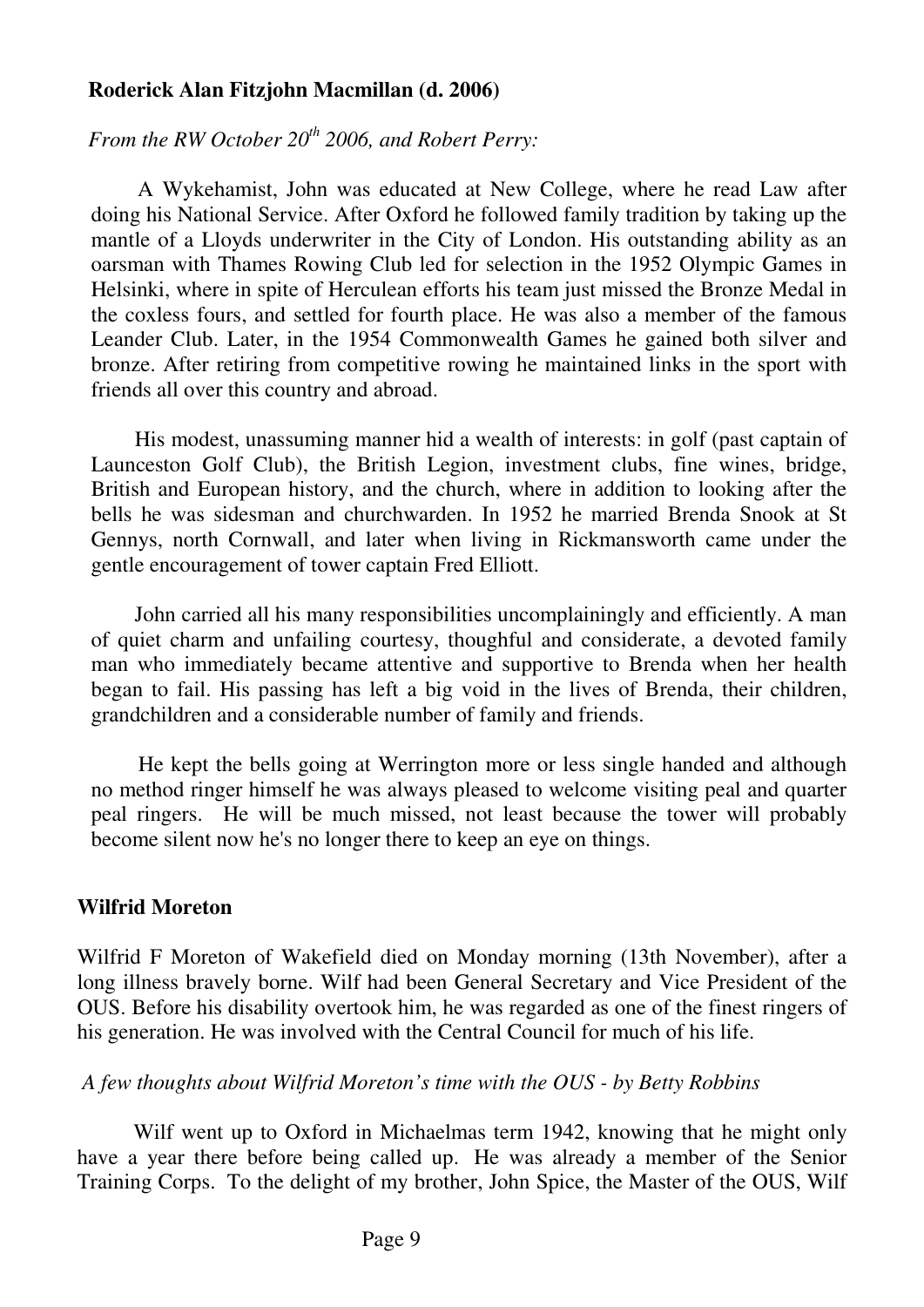was already a tower bell ringer. He had already rung several peals and even conducted one, before the wartime ban on ringing had come into effect, and he immediately threw himself wholeheartedly into learning to ring handbells. By October 31<sup>st</sup> he rang his first handbell peal, 7-8 to Bob Major, at the first attempt. John's own records say he was on the slow side at the beginning, but rapidly improved until almost perfect at the end. Two more peals followed for him before the end of term, and at the end of the second, Bob Royal, John's remarks were:- 'Wilf rang very well. This rounded off a pretty good term's work, especially for Wilf, who is now a very useful handbell ringer and quick to learn. He is keen and ready to put off anything but STC (which he can't) for ringing.' Obviously a kindred spirit to John! Unfortunately his call-up came earlier than expected, at the end of the Hilary term, but by that time he had rung 11 handbell peals, including Double Bob and Kent TB.

 Throughout this time he had shown great ability in teaching beginners, both to handle the silent tower bells of New College and in hand, and he was delighted to send back news from Ahmednagar, Bombay Province, where he'd been sent for the rest of the war, of a peal of Bob Minor, which he had conducted, with two fellow officers (from Balliol and New College). He had taught them from in India!

 He was very quickly in his element when he returned to Oxford in Michaelmas 1946, and the then OUS benefited greatly from his abilities, and although he wasn't technically the Master (because I was!) he did in fact take on much of that role, especially in conducting. He was occasionally a little too stern with beginners, often then older men returning from active service, and in fact Rodney Meadows himself needed calming down after one somewhat bruising encounter! When he was formally elected in 1947, it was most unfortunate that his tenure was prematurely terminated in the following September. When he came up originally it was to read Modern Languages, but after the War he switched to Theology. However, after a term and a half he gave this up, and was allowed to change to Maths. This turned out to be extremely ill advised, his previous knowledge being at O levels, so much work was needed to be able to pass the preliminary exams needed before starting an honours course. This he failed to do, so life at Oxford came to a sudden end. He continued his studies at Lampeter, and then became a schoolmaster, where one can be sure his excellent teaching abilities would have been well used.

 Wilf was certainly one of those fanatically keen bellringers who give their utmost to the art – and sometimes more than ordinary folk can manage! The writer (who rang 85 peals with him, between 1944 &1951) has always remembered the words quoted to Wilf by his Mother from Phillipians 4 v5 'Let your moderation be known unto all men'. I'm sure he was a most obedient son in all respects except in that for bellringing! – and it was very sad that MS prematurely prevented his physical participation in the Art, of which he was such an outstanding practitioner.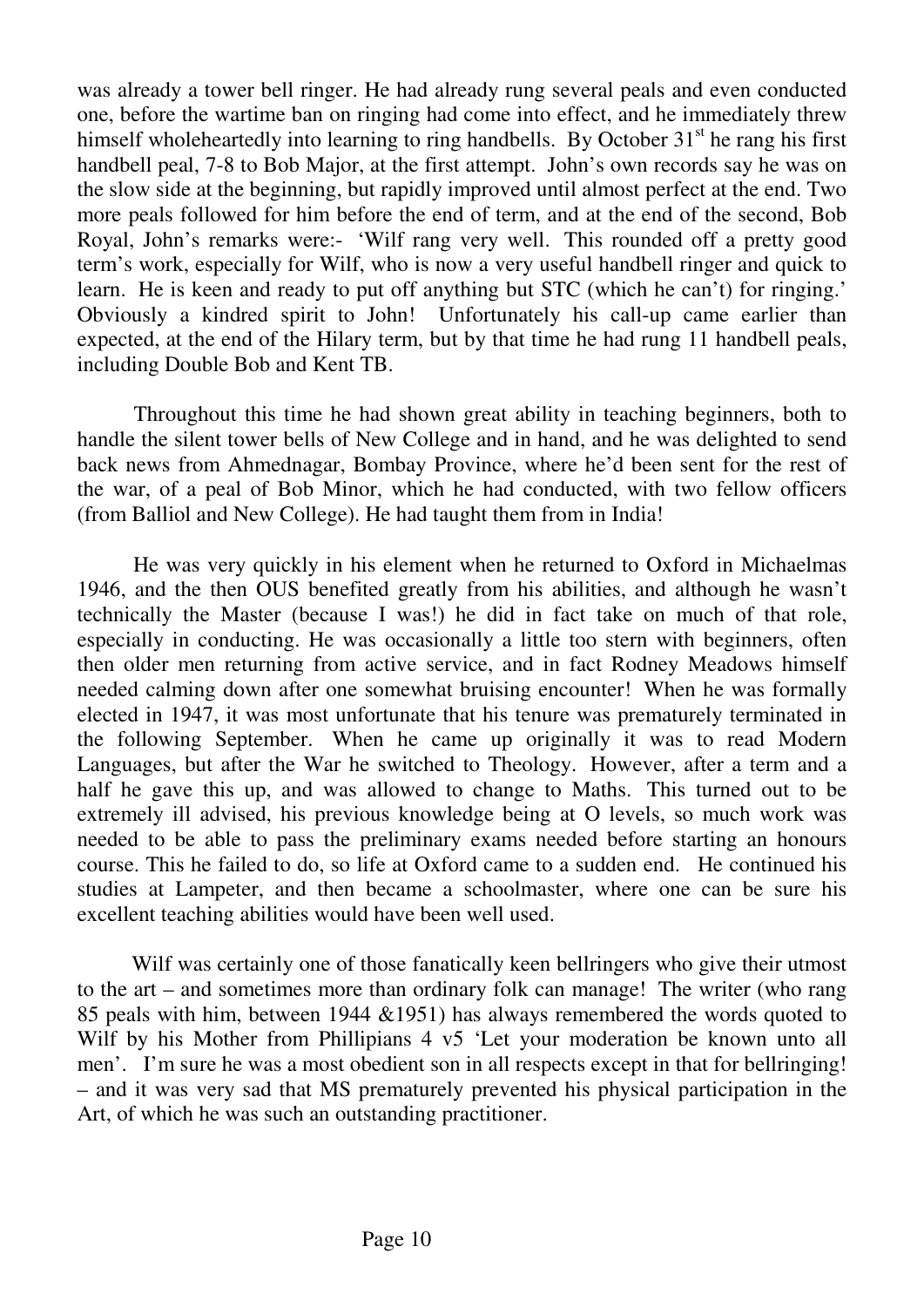# **John E Spice**

John Spice died on Saturday Aug 26<sup>th</sup> 2006. He was Master of the OUS from 1940 to 1945 and was largely responsible for keeping the society alive during the war. He had been a Vice-President for many years. He was, of course, also the author of the OUS History, published in 1997, and retained a great interest in the society.

## *Betty Robbins writes:*

John Edgar Spice was born into a bellringing family, on May  $3<sup>rd</sup>$  1922. His paternal grandfather was William Spice, whose own peal total was 345 from 1897 onwards, of which he conducted 38. This was a magnificent effort on the part of a simple gardener whose only means of travel were his bicycle and the branch railway lines of rural Kent and Sussex. William's four sons all became proficient bellringers; Percy J. and Edward H. were really keen and rang many peals each, whereas William E. and George H. rang in peals when required but were basically service ringers at the Church of St. John the Baptist, Tunstall, Kent, where the belfry and choir were dominated for many years by the Spice family (with Mrs 'George' presiding at the organ.) There was always the hope that grandsons would learn to ring so that Grandfather's heart's desire to ring a Spice peal could be achieved. In the tower this never happened, despite several attempts in the 1930's with the wives of George and Edward who'd been taught by their husbands, and William E's eldest son, but later several Spice handbell peals were rung with William, his first at the age of 80!

 So pressure came on John at the age of 9 or 10 to learn to ring – a cause of great unhappiness on walks home from Church, since he was an obstinate boy, objecting to being taught against his will to handle a bell, and who wouldn't try to ring rounds properly - much to the annoyance of his father George, who eventually acknowledged defeat. However, affection for his grandfather, whose much loved son Edward had just died, caused John, at the age of 15, to decide for himself to take up the 'art', and from then on there was no looking back! His first peal was at Borden, near Sittingbourne, on Nov.  $27<sup>th</sup>$ , 1937, when he rang the 2 to Grandsire Triples. Between then and 1939 when he went up to Oxford having won an Open Scholarship to New College and been awarded a State Scholarship all at the age of 17, he managed to ring 13 peals, including Kent TB Royal and Double Norwich. He had also been working on his family with handbell ringing – Bob Minor and Major and Grandsire Triples. If anyone demurred from spending their free time in this way, they were being selfish! In fact the immediate family rang the first peal ever by father, mother, son and daughter. This was Grandsire Triples in hand, in 1942, at 35,Woodstock Road, Sittingbourne, during the ban and while an actual air raid was taking place outside!

When he arrived in Oxford, the Oxford University Society was at a very low ebb. with a handful of resident ringers hardly able to manage Bob Minor. John began (and always continued) to ring with Walter Judge and his good band of ringers at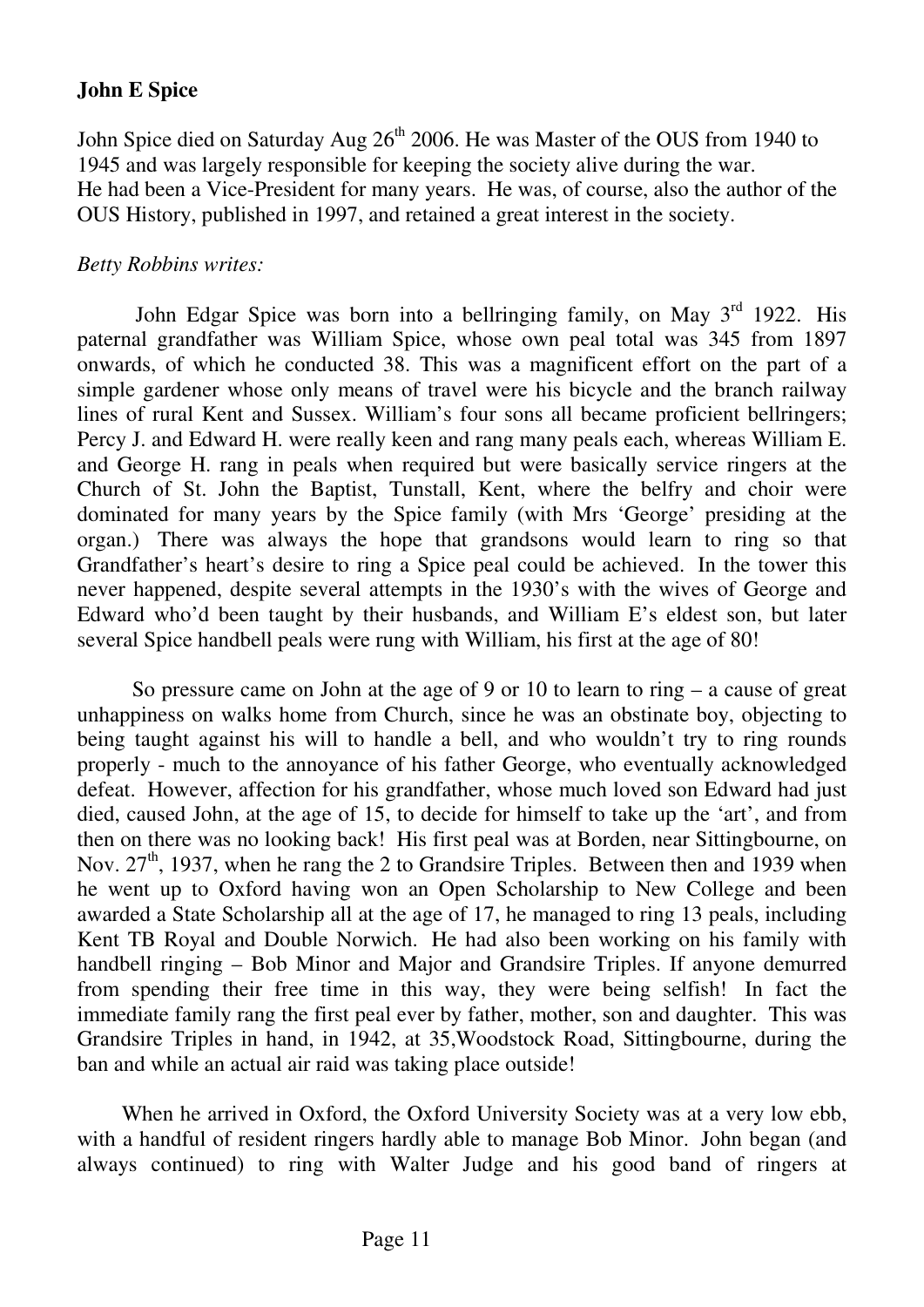Christchurch and All Saints. Almost immediately the war-time ban on all Church bellringing came into effect (bells would only be used to give warning of an invasion), and it was this that turned his attention to handbell ringing in a big way. He and William Leese, one of the keenest of the then OUS, honed their skills by contact and peal ringing with noted handbell ringers in London, Birmingham and Leicester, scoring with them peals in the standard methods, Stedman and even Surprise Major. This was mainly done in vacations.

 In Oxford the recruiting and teaching of complete beginners was the great work Only three actual ringers came up during the six years with John as Master - Wilf Moreton briefly till he was called up, returning post-John in 1946, Derek Jones, and me, John's sister. With great foresight all the beginners (generally about 70+ at the beginning of each year, reducing to more like 20 at the end) were taught to handle a bell and to ring rounds on the silent bells of New College, after the clappers had been removed. There were many hairy scenes while so many learners were taught, with the help of some of the City ringers, but the method paid dividends when the ban was lifted, first for the victory at El Alamein and then finally in the summer of 1943. Rapid progress was then made with method ringing in the tower. Meanwhile handbells were assiduously practised and great progress made. John evolved his own teaching methods, first getting beginners used to the plain hunting positions on six bells, Bob Minor and then Major, and then different methods basically using place notations following the course of the treble. This led to the ringing of many peals of Plain Bob from Minor to Maximus, Kent and Oxford TB to Maximus, Double Norwich, and various other plain major methods, many for the first time in a peal. But managing to ring Stedman Caters (rung by sixes), Stedman Triples and Cambridge were never achieved by the OUS at this time, despite many attempts. Trying to ring Surprise by the place method in the case of all the ringers meant that a slip at the speed at which the band customarily rang caused too much chaos even for John to sort out! He was undoubtedly an outstanding teacher, but a hard task master! He expected a devotion to bell ringing equal to his own, and his forceful way of correcting mistakes or bad striking was not always happily received. The writer remembers many occasions when we were told to 'CONCENTRATE' when we were trying very hard to do just that. But he was a great conductor with high standards for good striking, who knew the coursing order of the bells throughout the calling, and could correct mistakes as they occurred – if others cooperated! The history of this time is well recorded in his epic volume, The Oxford University Society of Change Ringers 1872-1997.

 An extra achievement while at Oxford was to collaborate with Kenneth S.B. Croft, a ringer from Lincoln who was up at Cambridge at that time, to inaugurate the Universities Association. This was with the approval and backing of such ringers as Marie Cross and her brother, the Revs. Malcolm Melville and Gilbert Thurlow, E.H.Lewis and many others. The first event was a highly enjoyable tour centred on Worcester in the summer of 1944, followed by a Dinner and peal attempts over the New Year in London, and this pattern has largely continued (at least with an annual tour).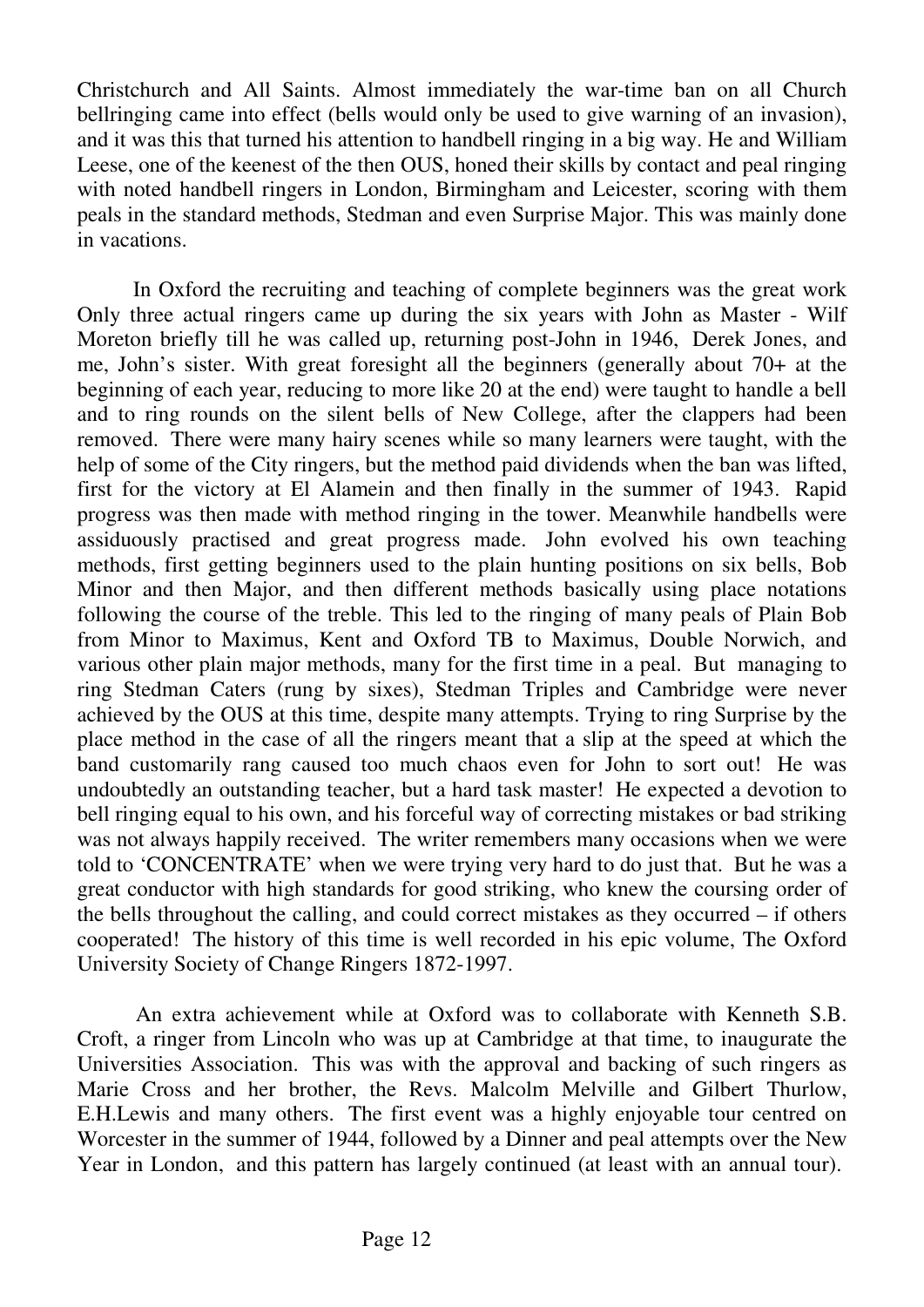The aim was to encourage the formation of ringing societies in other universities, few of which had them at that time.

 Although so much of his six years at Oxford was devoted to ringing, he sang in the Oxford Harmonic society, played the violin in an orchestra, read widely in theology as a practising Christian –and got a First in Chemistry in 1943, enabling him to work for a D.Phil. for the next two years. On leaving Oxford, where he had been reserved from National Service because he was a chemist, he became a Lecturer at Liverpool University. He continued to ring handbell and tower bell peals as often as he could, and was a regular member of the band at the Parish Church of Our Lady and St. Nicholas. However, marriage in 1947 to a non-ringer, the subsequent production of four children and a responsible job all slowed his ringing down a lot. While his peal total in the middle of 1947 was 313, it only grew by 53 in the next thirty-seven years. In 1959 he left Liverpool to become Senior Chemistry Master at Winchester College. Here he rang at the Cathedral and also taught ringing to some of the students on the six bells of the College, scoring the first handbell peal (Bob Minor) for the Winchester College Society in 1962. Leaving the College in 1973 he became Senior Science Inspector for the Inner London Education Authority, and it was during this time that he had a great hand in organising Nuffield Chemistry, a modern approach to the teaching of the subject, and also himself devised a new subject, Physical Science, at A Level.

 In retirement, at 1984, he began to ring again in earnest, and he rang over 100 peals in hand and tower, mainly for the Winchester and Portsmouth Diocesan Guild. In 1997 he had a serious abdominal operation, but recovered enough to ring what actually turned out to be his last tower bell peal, of Cambridge Major at his old home tower of Tunstall, in Kent, in 1999. In 2001 he had a benign brain tumour removed. He made a good recovery but aged considerably, and the death of his wife in 2004 also set him back. He rang three more handbell peals of Minor conducted by Andrew Craddock in 2005 and 2006, and in fact another attempt, for Double Norwich this time, had been planned for two days after his sudden and unexpected death from a heart attack on August  $26^{\text{th}}$ .

 His actual peal total – not great in these days of several thousands – was 479, of which 250 were in hand; he conducted 228, of which 139 were in hand. His peals included all the standard methods up to twelve bells, Spliced Surprise Major in four methods and Surprise Minor in eleven in hand, and Spliced Surprise Major in thirteen methods in the tower. He rang four peals of Glasgow, having arranged and conducted the first in that method at Frindsbury, near Rochester, in 1946. Another notable first was a peal in 21 plain major methods; this was a handbell peal for the OUS rung on January  $2<sup>nd</sup>$  1946 – before breakfast! – and there were many other 'firsts'.

The funeral in Chantry at Winchester College on September  $6<sup>th</sup>$  was a Requiem conducted by his brother-in-law, the Rev. Peter Robbins (with whom he had rung six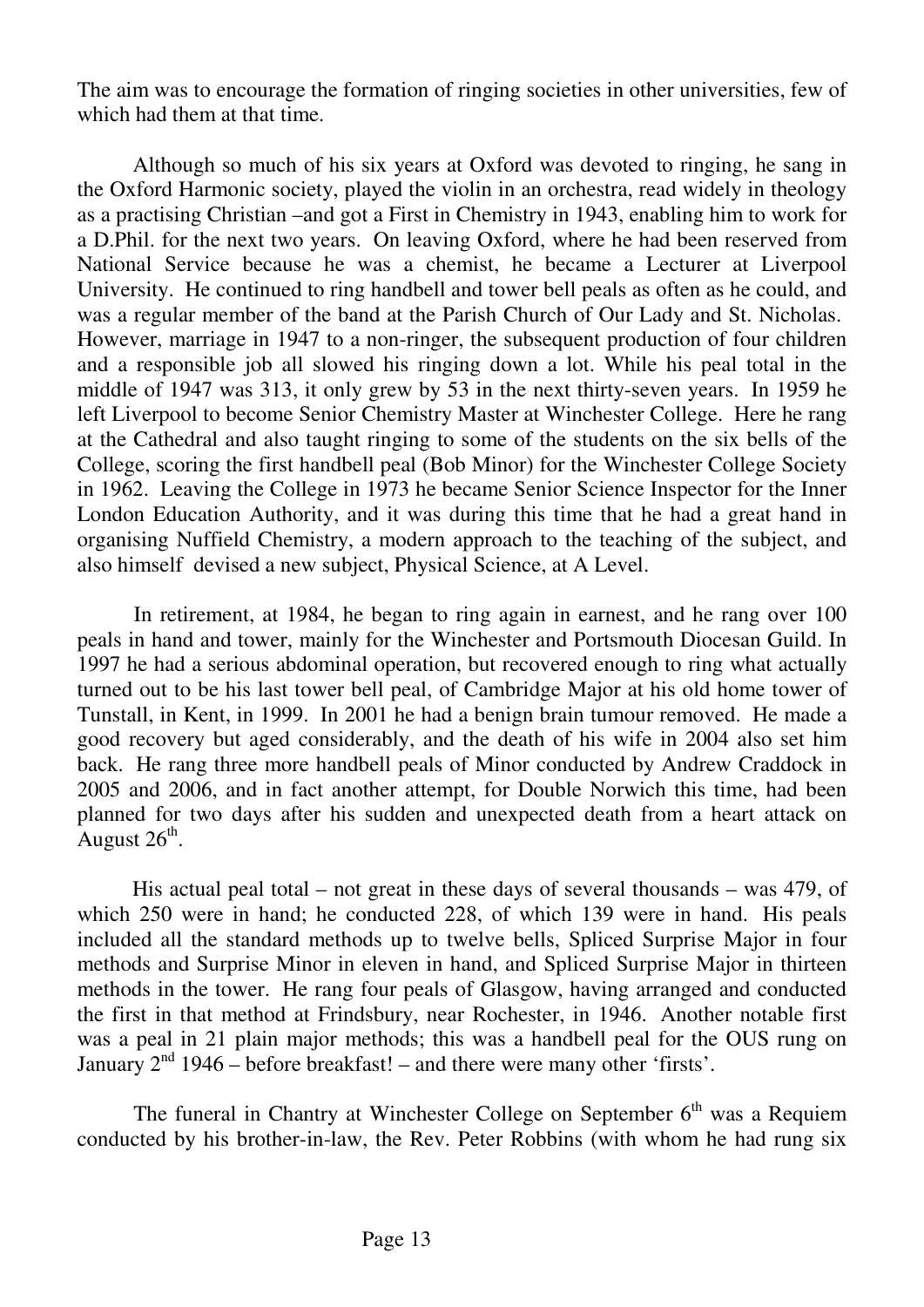peals). It was attended by his four children and their spouses, and six grandchildren – of whom none so far are ringers – and about fifty friends.

## *Peter Robbins adds:*

(commenting on an OUS belief that John Spice taught in Manchester, and had John Nelson as a pupil): Robert Nelson was Rector of Liverpool Parish Church (at the time the bells were replaced after WW2). He became Bishop of Middleton in the diocese of Manchester when I was Vicar of St Hilda, Prestwich, about 1956 or 7, and the family attached themselves to our church, John & Michael becoming servers. The Bishop died tragically very soon, and Mrs Nelson and the family continued to live near Manchester (Whitefield I think). So there were Manchester connections, but Liverpool was where John Spice would have met John Nelson. I can't recall whether or not the two boys were ringers when I first knew them, but although I kept my hand in at that time, I was Vicar of a church with no bells, and I didn't have much time for ringing. Betty didn't either and we had two babies born to us during the 4 years at Prestwich.

## *Wilf Moreton writes:*

 The Revd Geoffrey Benson told me that although the OUS was founded before his CUG, it was generally dormant.

 When I went up to Oxford in Otober 1942 it was more than two years after the Government had placed a ban on ringing, and I had forgotten about ringing. Fortunately the OUS had put a notice in the porter's lodge which gave details of ringing in New College on the first Wednesday of Full Term. There were thirty or forty people in the ringing chamber, most of them being taught or waiting to be taught to ring a bell. The clappers were tied or had been taken out. I found out that John Spice was the Master of the OUS and Bill Leese was Secretary. I asked John if we could ring some handbells and we went into the Library to ring Bob Minor. The silent sessions continued at New College every Wednesday, with the number of learners dropping to about a dozen.

 The ban on ringing was lifted in May 1943, so the Society could practise at several churches with the bells open. There was ringing on Sundays and at churches on Saturday afternoons. John told me that his way to teach Bob Minor was to teach the three positions/patterns: 1-2, 3-4 and 5-6, and then put them together. His system has been used on ringing courses every year since 1961. John called my first peal of Bob Major. He had his own private peal book in which he made comments on a ringer. I expect his comment on me was 'too slow at the parted leads' A number of handbell peals followed that year and the next, mostly called by John. John asked me to teach Bob Minor to two young ladies who had just come up. I used John's system, and after regular practice we were able to ring a 720. Teaching is the best way to learn, as I learnt – and as John knew when he asked me to teach them.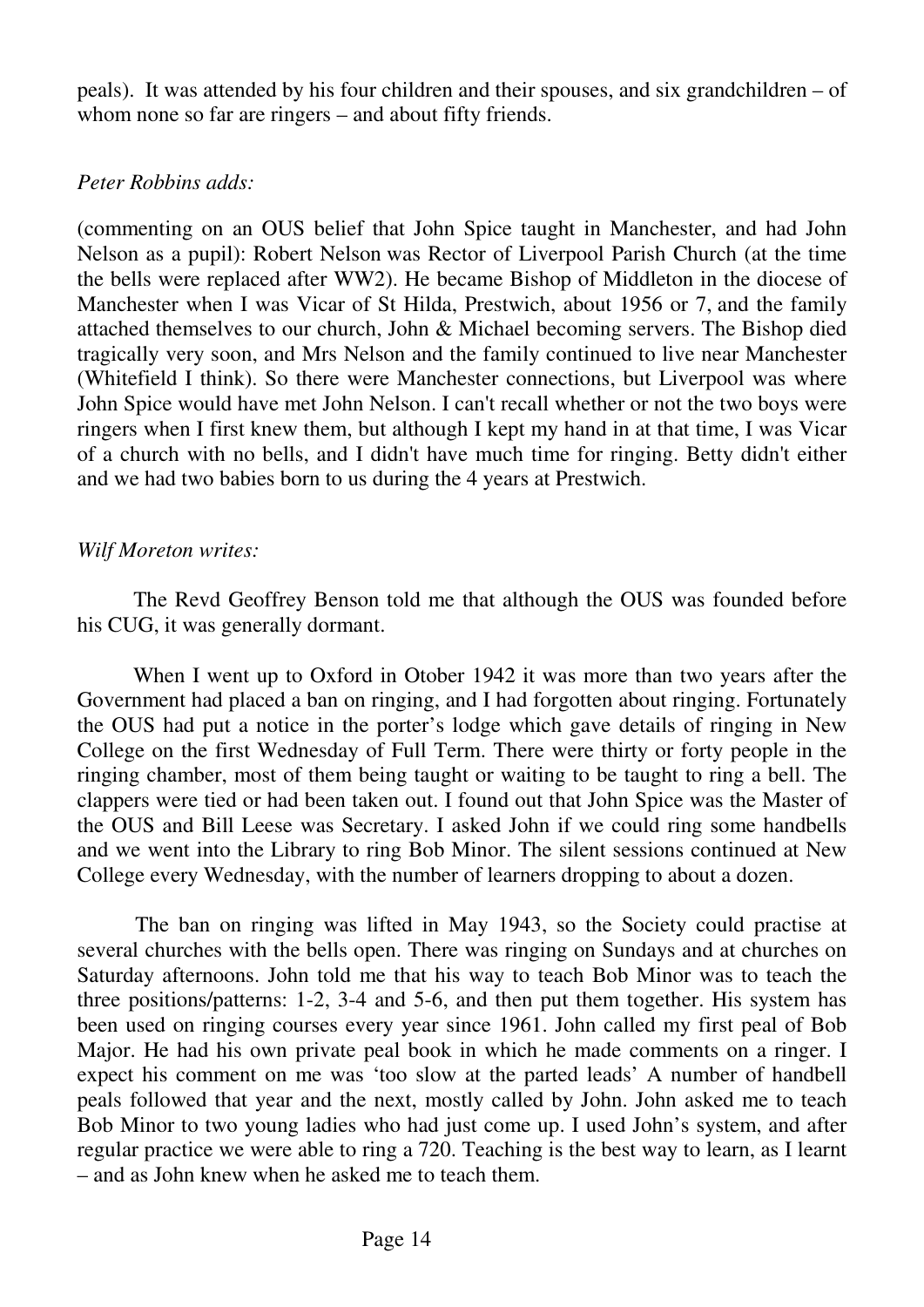When the Government asked for bells to be rung at some time between 9 am. and midday on Sunday, November  $15<sup>th</sup> 1942$  to celebrate victory at El Alamein, John went to see Walter Judge to suggest that all the ringers in Oxford should meet at Christchurch by 9 a.m, to ring there for an hour and then in groups to ring at the other seven churches, four colleges and Carfax. His suggestion was carried out, and several members of the OUS had their first taste of ringing tower bells and hearing them.

 As a result of a notice in the Ringing World, ringers from several universities met in New College in February 1943 to found the Universities Association. This was at the instigation of Ken Croft and John Spice, respectively Masters of the CUG and OUS. One of its aims was to encourage other universities to start their own societies. John arranged three UA ringing weeks: Worcester 1944, Norwich 1945 when a peal of Grandsire Cinques was rung to celebrate VJ Day, and Kent 1946. He arranged two OUS weekends: Kent in July 1945, when four peals were rung, three of them in his and Betty's parents' house, and Cambridge in August that year when three peals were rung, including Stedman Caters at Great St Mary's.

 John moved to Liverpool in autumn 1945 to lecture at the University. He joined the congregation of Our Lady and St Nicholas (Pierhead). The churhc's twelve bells were taken to Taylor's at the beginning of the war for safety. In 1951 the PCC decided they should be returned, and John, the only ringer on the committee, urged that they be recast with a heavier tenor of 42cwt and heavier trebles than usual for Taylor's. His words were heeded, and the recast bells were opened by several visiting bands in autumn 1952. John's History of the OUSCR was published in 1997. When he lived in Liverpool he used to go to The College of the Resurrection, Mirfield for retreats and his wife went to St Peter's Convent, Horbury in the same diocese. When John went up to Oxford he had little interest in the OUS, but elected as Master he began to pull it to a worthy standard.

 After a few years it began to thrive, and over the decades it has thrived and thrived and continues to thrive. John's legacy. 'Generally Dormant'?

#### *John Lonsbrough writes:*

 I think that his D Phil was war-orientated under the wing of the Ministry of Supply and rather secret, but I expect that he did other 'war work' in vacations, as we all did. From the back of my mind comes the thought that he taught agricultural tractor driving to a Berkhamsted School boy who later was a prominent member of the OUSCR (John Dickinson?).

 As a schoolboy, my holidays (and some term-time) were filled up with farm work, including driving, and as John Spice came from a non-academic country background I would expect him to have been similarily involved. Later he taught at